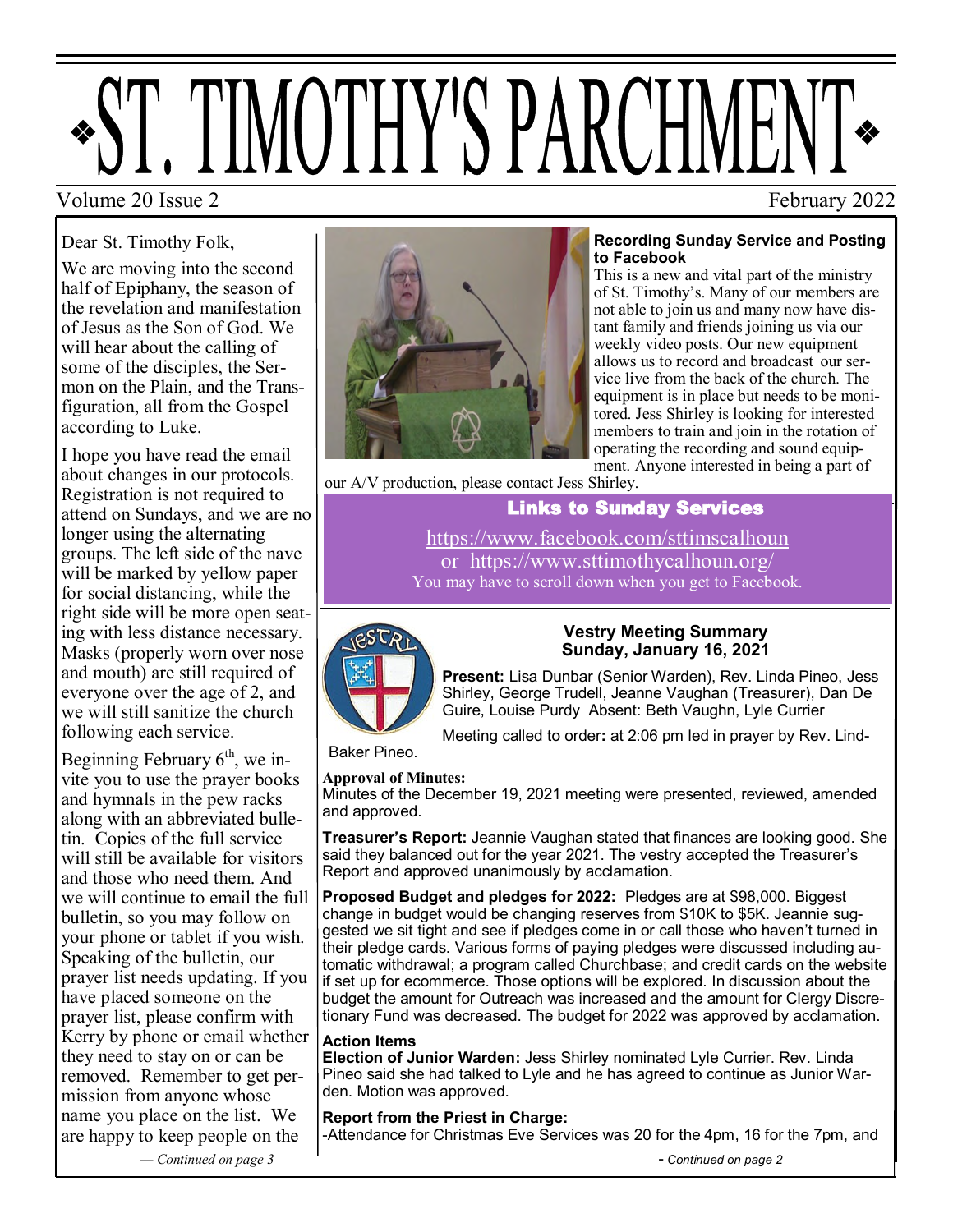## ST. TIMOTHY'S PARCHMENT



- 42 for the 11pm making it 78 total for the day.
- -Attendance for December 26th was 14.
- -Jane Davis retired from playing the organ after the Christmas Eve service.
- -Rev. Linda has had some interest from website.
- -Outgoing phone message needs to be updated.
- -Rev. Linda has been taking care of pastoral issues on phone or in person.

#### **Senior Warden Report**

Lisa participated in the Wardens Diocesan Zoom meeting the Diocese is encouraged by parishes' outreach. Lisa thinks we are doing well functioning as a team on the Vestry. Protocols from the Diocese for Covid are that masks must be worn indoors, numbers limited, and youth and children activities should be online, as well as meetings.

#### **Discussion Concerning Current Protocols**

Decided that Left side of the church will be physically distanced (every row-alternate end, with no one seated where yellow paper is placed.) They will exit first. Right side of the church will sit alternate pews at first then fill in where you feel comfortable. If needed overflow will watch downstairs livestream and come up to communion. Masks required indoors. Fans will be on for good circulation. Ushers will be asked to assist the vestry person and photos will be taken at the Peace for contact tracing if necessary. If you are showing symptoms don't come to church. Rev. Linda and Lisa Dunbar will compose an email to go out to parishioners about these changes. Live streaming has been moved to the cry room to better help train several volunteers. Louise Purdy volunteered to help with Facility sanitizing.

#### **Other business**

Vestry gave its approval for a Deacon Postulant placement for about 6 months. Afghanistan status update - George Trudell will take the lead on our involvement.

#### **Facilities Update:**

Jess Shirley suggested that before we paint we get an estimate for vinyl siding. He also has a handyman who will look at the roof and give us an estimate. Until painting is complete and storm windows are replaced it was suggested that plastic be placed on the inside of the windows to reduce heat loss.

#### **Other Committee reports:**

Education: Louise Purdy needs to let families know that we cannot have in-person Sunday School or Youth at this time. Communications: At this time we will ask Roberta Charbonneau to continue hosting zoom with plans to meet in person soon.

#### **Future Calendar:**

Jan. 22nd - Vestry retreat postponed, Feb. 13th- Vestry Meeting 2PM via Zoom

Meeting adjourned at 4:15 closed in prayer by Lisa Dunbar.



### Hello!

I am a native of Houston, Texas. I was raised as an Army brat, having the opportunity to live overseas and stateside.

A graduate of Warren Wilson College with a degree in history and Duke Divinity School with a Master of Arts in Christian Practice, I dream of the possibility of another degree one day.

I married David, a Rome native, in 1994 and we have two

children, Katie-Wimberly (23) and Bennett (16). I am the executive director of The Davies Shelters, a homeless ministry in Rome. The Davies Shelters serve men, women, and children who are unsheltered in the community. My career has been tied deeply to the church and the non-profit world.

I am looking forward to being with St. Timothy's! Devon Goddard Smyth

Thank you to all my St. Timothy's people for the prayers, calls, cards, well-wishes, and the meals. My



family went through a very tough time and the concern you showed to us was extremely touching and really appreciated. I am grateful to you all for helping us out when I didn't have the energy to cook.

Thank you for sending us all your overwhelming love and support. I am so thrilled that you kept us in your thoughts and close to your heart. I don't think I can ever hope to repay you. I'm happy to say we are all doing much better now.

Much love,

Kerry Nance and Family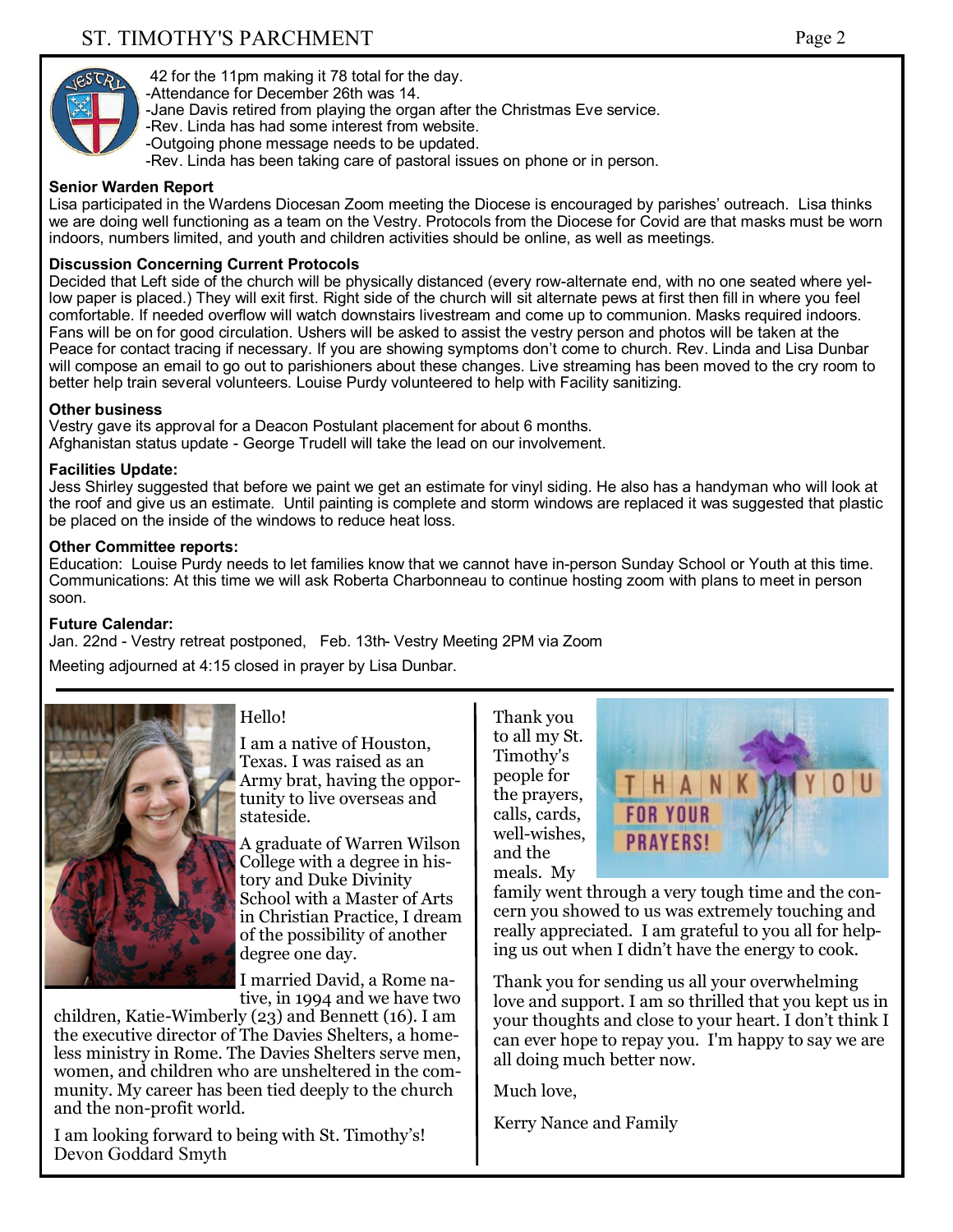list if there is a chronic condition or continuing need.

Looking ahead, Ash Wednesday falls on March  $2<sup>nd</sup>$  this year. We will offer a noon service and an evening service that day.

We have exciting news: we have been asked to have a deacon postulant with us for 5-6 months as part of her training before ordination. Devon Smyth is a postulant for the permanent diaconate. See her introduction and photo for more about her. She will be observing and assisting in various ways, sometimes serving as Lay Eucharistic Minister, sometimes doing other things. She will observe Vestry meetings and participate in some Committee meetings and generally get to know how St. Timothy's does ministry both in the parish and in the community. As part of our welcoming Devon, please wear your name tag so she can begin to get acquainted with you.

Blessings, Linda+



**Have You Submitted Your Pledge Card?**

Please contact Jeannie Vaughan or Kerry Nance if you would like to arrange for your pledge to be counted in our 2022 budget.. *It's not too late!*

## **Church Meetings**

While there are no in- person meetings, committees will be conducting **virtual** meetings—

Vestry Meeting - Sunday, Feb. 13 at 2:00 via Zoom

| Happy Anniversary |  |
|-------------------|--|
|-------------------|--|

- Feb 13 Mark & Robin Cleeland
- Feb 26 Dan & Kelli DeGuire

Feb 29 Sargee Jerry & Ellen Overlander

### **COVID-19 Q&A: What To Know About Masks**

In a new video, Dr. Marybeth Sexton and Dr. Jodie Guest, the diocesan covid expert, go through the gamut of respiratory masks, from the heavy-duty N95 to surgical masks to cloth masks. What's the difference between them? How do you get the right fit? (Using actual masks and showing how to do it.) What are some problems with surgical and cloth masks? "[Wearing the right mask] is one of your best defenses to add on top of vaccinating and boosting," says. Dr. Guest. View at: [https://](https://fb.watch/aQ8xY8IspZ/) [fb.watch/aQ8xY8IspZ/](https://fb.watch/aQ8xY8IspZ/)



## **Altar Flowers**

You are invited to give flowers for our weekly services. We can contact Teresa Bailey , 678-986-6622, or Ann "Boolie" Dimon, 706-624- 9055, for any flower requests in February. Please call to let us know which Sunday you wish to have flowers at the altar. Please call **EARLY** in the month. The cost remains the same at \$30. Checks are to be made out to the Altar Guild lady purchasing the flowers, and can be mailed to them, or sent to the church office. **DO NOT** make the check out to the church.

## **CONTACTS**

Office: 706-629-1056 or timothyschurch@gmail.com Follow us on Facebook at St. Timothy's Episcopal Church Calhoun GA or our webpage <https://www.sttimothycalhoun.org/>



| Feb. . | 6 Faye                        | Penick     |
|--------|-------------------------------|------------|
|        | Feb. 6 Martin                 | Vaughn     |
|        | Feb. 6 Matthew                | Tomasello  |
|        | Feb. 6 Denni                  | Moss       |
|        | Feb. 11 Harvey                | Scott      |
|        | Feb. 13 Evie                  | Briones    |
|        | Feb. 13 John                  | Richardson |
|        | Feb. 15 Alex                  | Avery      |
|        | Feb. 15 Lee Thomas Richardson |            |
|        | Feb. 17 Samantha              | Avery      |
|        | Feb. 18 Margarita             | Mackenson  |
|        | Feb. 18 Garrison              | Ensley     |
|        | Feb. 20 Ella                  | Briones    |
|        | Feb. 21 Lewie                 | Camp       |
|        | Feb. 26 Jane                  | Davis      |
|        | Feb. 26 Susan                 | Maltony    |
|        | Feb. 27 Dan                   | DeGuire    |
|        | Feb. 29 Peggy                 | O'Connor   |

## COVER TO COVER Book Club

All are welcome to join our Church Book Club. We meet virtually from



the comfort of your home via Zoom starting at 6:45 PM to discuss books we have decided on and read. Feb 21 we'll discuss THE EXILES by Christina Baker Kline. "… an am-

bitious, emotionally resonant novel about three women whose lives are bound together in nineteenthcentury Australia and the hardships they weather together as they fight for redemption and freedom in a new society.

#### **All are invited to join us for great reads and good conversation!**

What have you been reading? Join our group and share a new or old favorite for us to read and then discuss. Contact Roberta, 678-773- 5655, to learn more about joining Zoom meetings!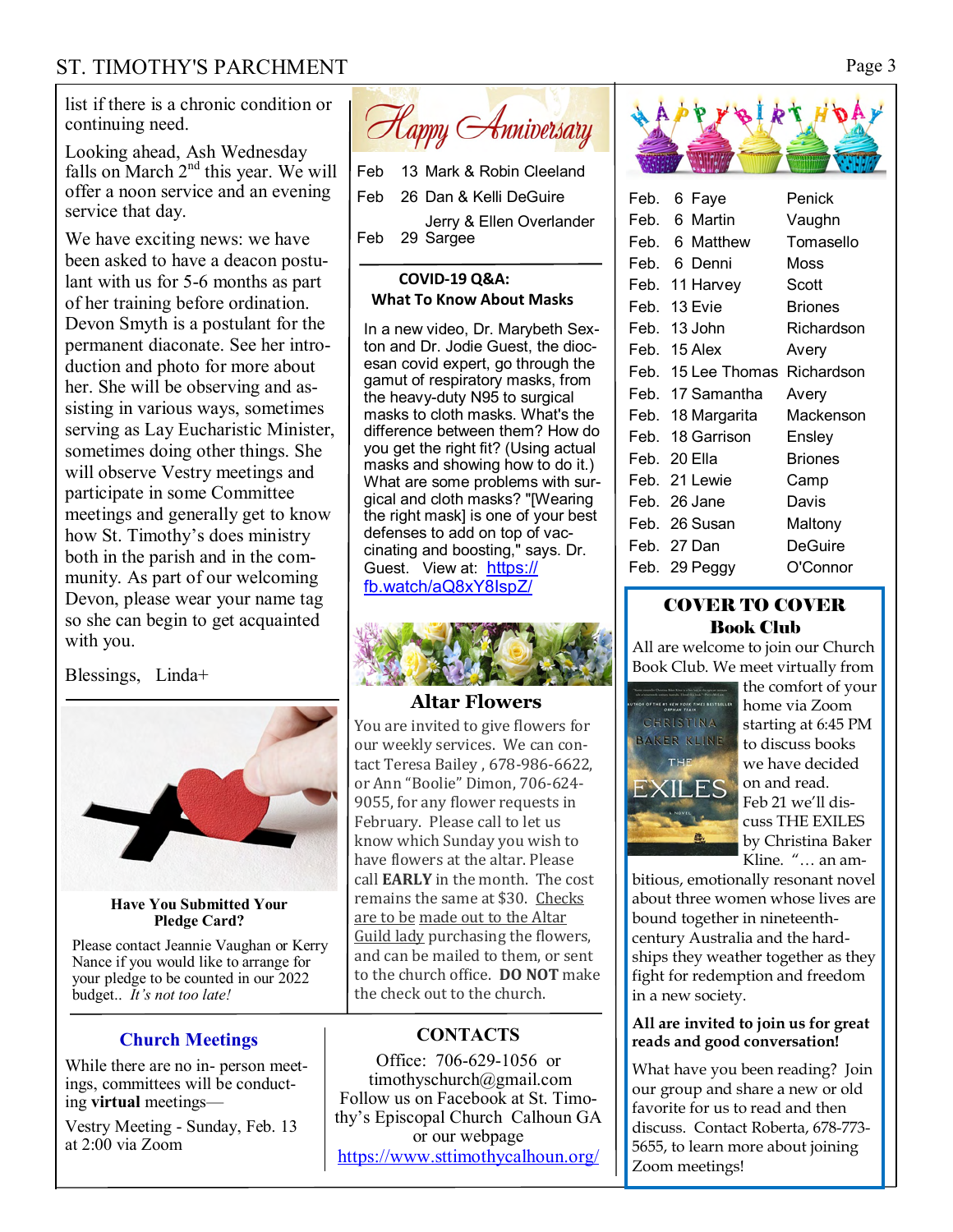## ST. TIMOTHY'S PARCHMENT Page 4



## **FREE TREES 2/19/22 at Calhoun Recreation Center**

**Sponsored by: City of Calhoun, Keep Calhoun Gordon Beautiful, Volunteers from Calhoun Woman's Club, GA Cumberland Academy, SHS Agriculture Class, and other great volunteers**

**601 S River St. Calhoun, GA 30701 FROM 9:00 – 12:00 706-629-0151**



"Dr. Martin Luther King, Jr. once said: "We must discover the power of love, the redemptive power of love. And when we discover that, we will be able to make of this old world a new world. Love is the only way." There's power in love. Do not underestimate it. Anyone who has ever fallen in love, knows what I mean. But think about love in any form or experience of it. It actually feels good to be loved, and to express love. There is something right about it. And there's a reason. "

> — Bishop Michael Curry May 19, 2018



#### **Have You Considered Becoming a LEM?**

By definition, the LEM is any lay person or member of the Episcopal Church in good standing is eligible to be trained by the Rector. This position is licensed by the Bishop. to administer

the consecrated elements of the eucharist. They may also be licensed to go from a Sunday eucharist or other principal celebrations of the eucharist to share the sacrament with members of the congregation who were unable to be present at the celebration because of illness or infirmity. Prior to the current lay ministry canons, specially licensed lay readers administered the chalice at the eucharist and were known as "chalice bearers."

If you have considered this ministry or would like to discuss more in-depth—please contact Rev. Linda.

A training with practice opportunities would be scheduled.



"The heart-shaped communion wafers were a nice touch for Valentine's Day."